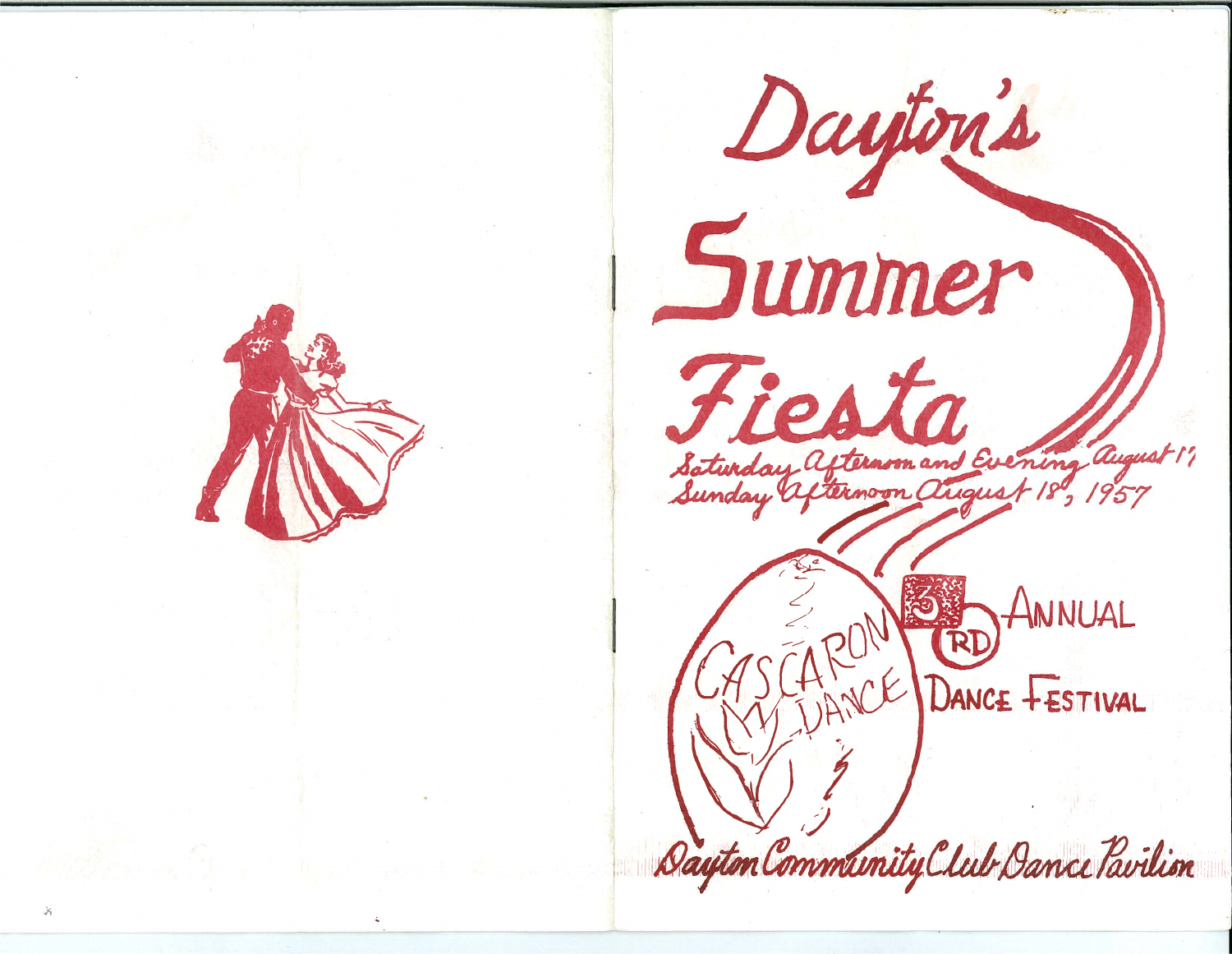# 1957 **Festival Committee** with Dance Organizations They Represent

General Coordinating Chairman Michael Solomon - Dayton Division of Parks and Recreation Bureau of Recreation

Committee Members at Large Alton Brokamp - East Dayton Activities, Burkhart Community Center Grace Wolff - Miami Valley Folk Dance Club

> Secretary - Treasurer Gladys Davis

Decorations and Hospitality Peggy Young Rose Graziano Miami Valley Round Dancers Bow and Swing Club

Facilities Steve St. John - Merry Antics Square Dance Club

Program Peg Tulipan - Combined Dayton and Associate Square Dance Clubs

> Publicity Bob Neff - Boots and Ruffles Square Dance Club

> > Refreshments

Bob Igleberger Buttons and Bows **Guare Dance Club**  Orin Cohen Knollwood Square Dance  $C1ub$ 

Al Boehringer Dayton Round Dance  $\ddot{c}$ lub

Tickets Ralph Stutzman Circle Eight Square Dance Club

Warren Daum Miami Valley Square Dance Club

 $\mathcal{S}_t$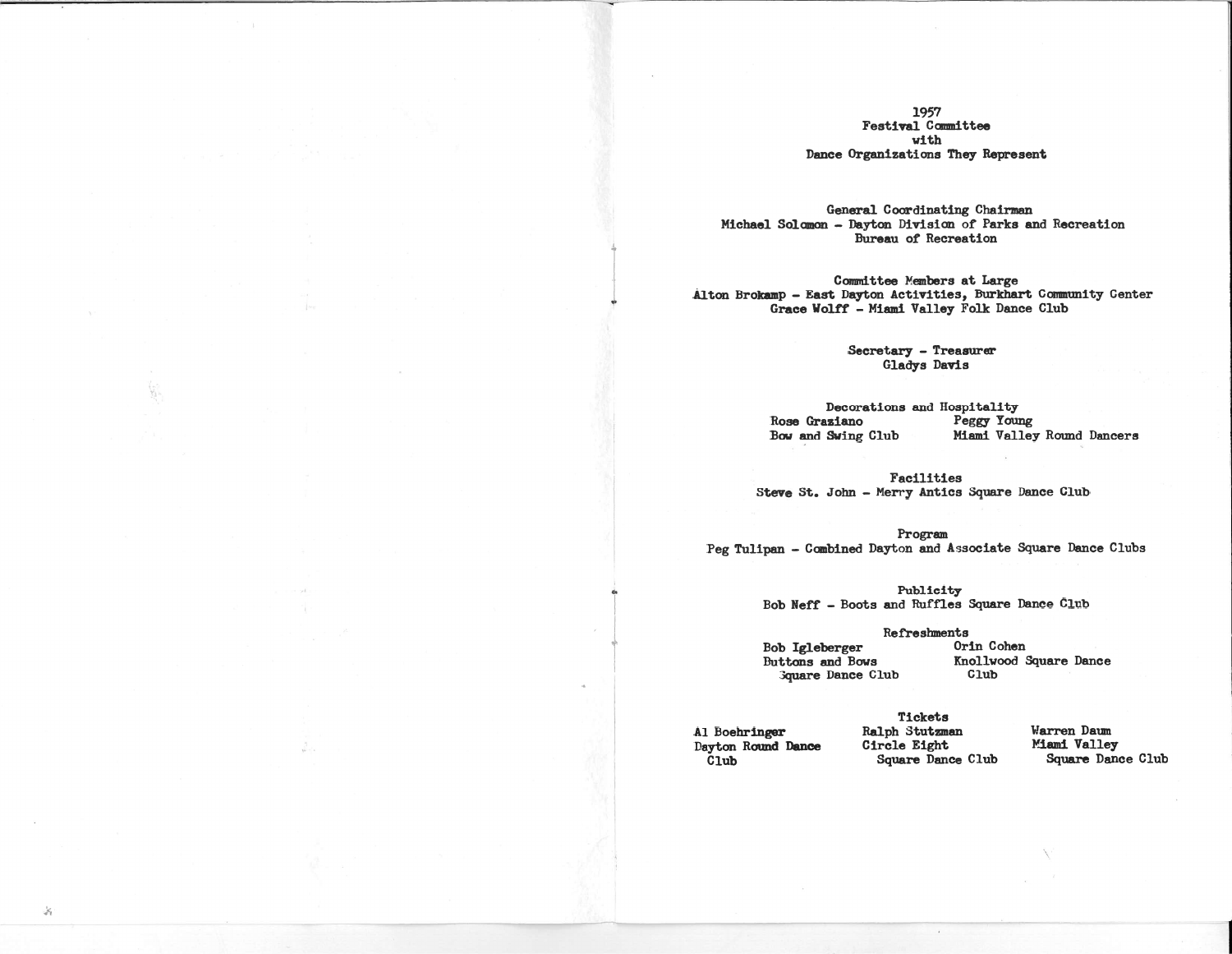## SATURDAY AFTERNOON

### AUGUST 17.

# Master of Ceremonies - Ray Stouffer

l:00 Registration

J.

1:30 Opening Round - "Beautiful Ohio" 1:35 Slim Helson - "Hash" 1:40 Mike Solomon - "Golden Slippers" 1:45 Round Dance - "Getting To Know You" 1:50 Round Dance - "Happy Polka" 1:55 Charles Froehle - "I Saw Your Face In The Moon" 2:00Alton Brokamp -"Forward Up Six" 2:05 Bud Froehle and Spence Wiedenheft - "Contra Time" 2:25 Jerry Helt - "Sing and Swing" "Poor Boy" 2:35 Lydia and Dave McDevitt - Round-Teach "Bonita Two-Step" 2:55 Frank Hastings - The Route" 3:00 Lou Hyll - "Mountain Music" 3:05 Demonstration Mark Helton - "We'll Dance 'Til Sunday Morning, Saturday Night" **Section** 3:10Folk Dance Demonstration 3:25 Slim Helson - Caller's Choice 3:30Al Heideman - "It May Be Silly" .". '. 3:35 Round Dance - "School Days" 3:40 Ray Stouffer - "Apache Trail" \_.. . "Linda Sue" .: .<sup>=</sup>**3:50 Grace Wolff - Folk Dance-Tech** 4:10 Spence Wiedenheft - "Mary Ann" 4:15 Dave McDevitt - "Whispering" 4:20 Grace Wolff - Round-Teach - "Beautiful Ohio" 4:40 Johnny Davis - "Don't Call Me Sweetie Any More" Caller's Choice4:50 Mildred and Albert Boehringer - Round-Teach - "Gadabout"

#### SATURDAYN I G H '1

### AUGU ST 17

 $\mathbf{I}$ 

l

**I** 1

### Master Of Ceremonies - Mike Solanon

8:30 Round - "Beautiful Ohio" 8:35 Frank Hastings - "Hello, Hello, Hello"  $8:40$  Lou Hyll - "Loose Talk"  $8:45$  Round - "Drifting" *8:50*Folk Dance 9:05 Ray Stouffer - "Dixie Chain" 9:10 Nolan Swaney - "Just Because" 9:15 Round Review 9:30 Al Heideman - "Mama Don't Allow" 9:35 Johnny Davis - "Who What" 9:40 Round Review 9:55 Mike Solomon - "Forward 4-6-8" 10:00 Alton Brokamp - "Louisiana Swing" 10:05 Folk Exhibition 10:20 "Pinata" 10:35 Paul Hinson - "Mississippi Susie 'Q'" 10:40 Spence Wiedenheft - "Roamin<sup>8</sup> In The Gloamin'" 10:45 Round - "Naughty But Nice" *10:50*Charles Froehle - "If Yoo Don't Know" 10:55 Mike Solomon - "Sashay Partners" 11:00 Round Mixer - "Smiles" 11:05 Dotty Bittner - "Alabama Jubilee" 11:10 Roy Ross - "Old Fashioned Girl" 11:15 "Cascaroni Dance"